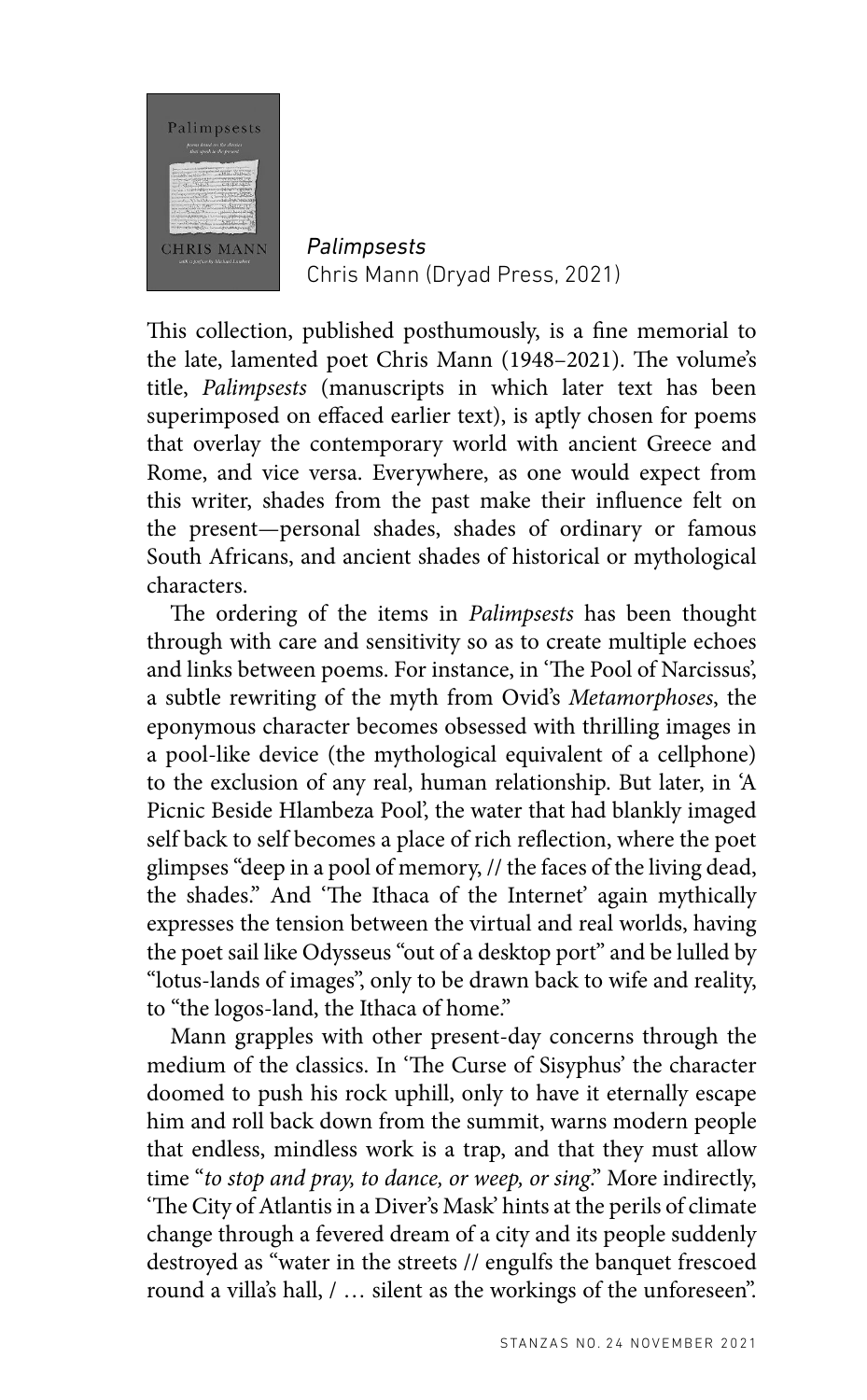'The Plague of Athens (430–426 BCE)', recounting the death from plague of the city's leader Pericles and the lament for him by his partner Aspasia, cannot but conjure up for contemporary readers the Covid pandemic and its devastating effects.

But myth, for Mann, also illuminates purely personal moments. The story of Orpheus and his wife (their names never appear in the text) underlies the beautifully delicate poem 'Living with Eurydice'. Like Orpheus who lost Eurydice just as he emerged from the underworld, the poet struggles (though in the end he manages) to hold on to a joyful, subliminal memory of his wife:

> My netherworld of memories released a flux of ghosts. You came and went then in my mind, a wash, a twitch of light.

In 'Metamorphoses on Waking' his partner now appears to the poet—who is watching her from bed while she dresses—as "a sculpture, an archetype, / an Aphrodite in a leaf-green bra."

Substantial narrative poems set in the ancient world make up the last section of *Palimpsests*. One senses here the influence of Cavafy, who had similarly refracted his poetic interests through historical or invented characters and situations located in classical antiquity. Mann's 'Getting Ready for the Vandals' (saluting Cavafy's famous 'Waiting for the Barbarians') is a dark piece, in which there is no escape for the haves from the depredations of the have-nots. The poem seems prophetic in its anticipation of the looting and burning that broke out in South Africa very recently. 'Dispossessing the Britons' is, for me, one of the finest of this group of poems. Cast in the form of letters from a wife, Julia, to her husband, the Roman historian Tacitus, the poem alludes to Tacitus' famous comment on Rome's violence towards other peoples: "They create a wasteland, then call it peace." Mann's poem dramatises the reality that Britain, later the arch-coloniser, was itself once colonised—demonstrating that, when one takes the long view, history is never simple but multi-layered, complicated. Finally, 'Saying Goodbye to the Romans' imagines a Britain (like postcolonial Africa) after the occupier has withdrawn. The poem voices the anxiety of its narrator, the relief of the inhabitants, the high hopes of the youth, and ends: "I miss, in a way, an old if bitter consolation. // I miss being able to shrug and say, / *Not us, not us, the Romans are to blame*."

As regards technique, *Palimpsests* keeps the reader engaged and